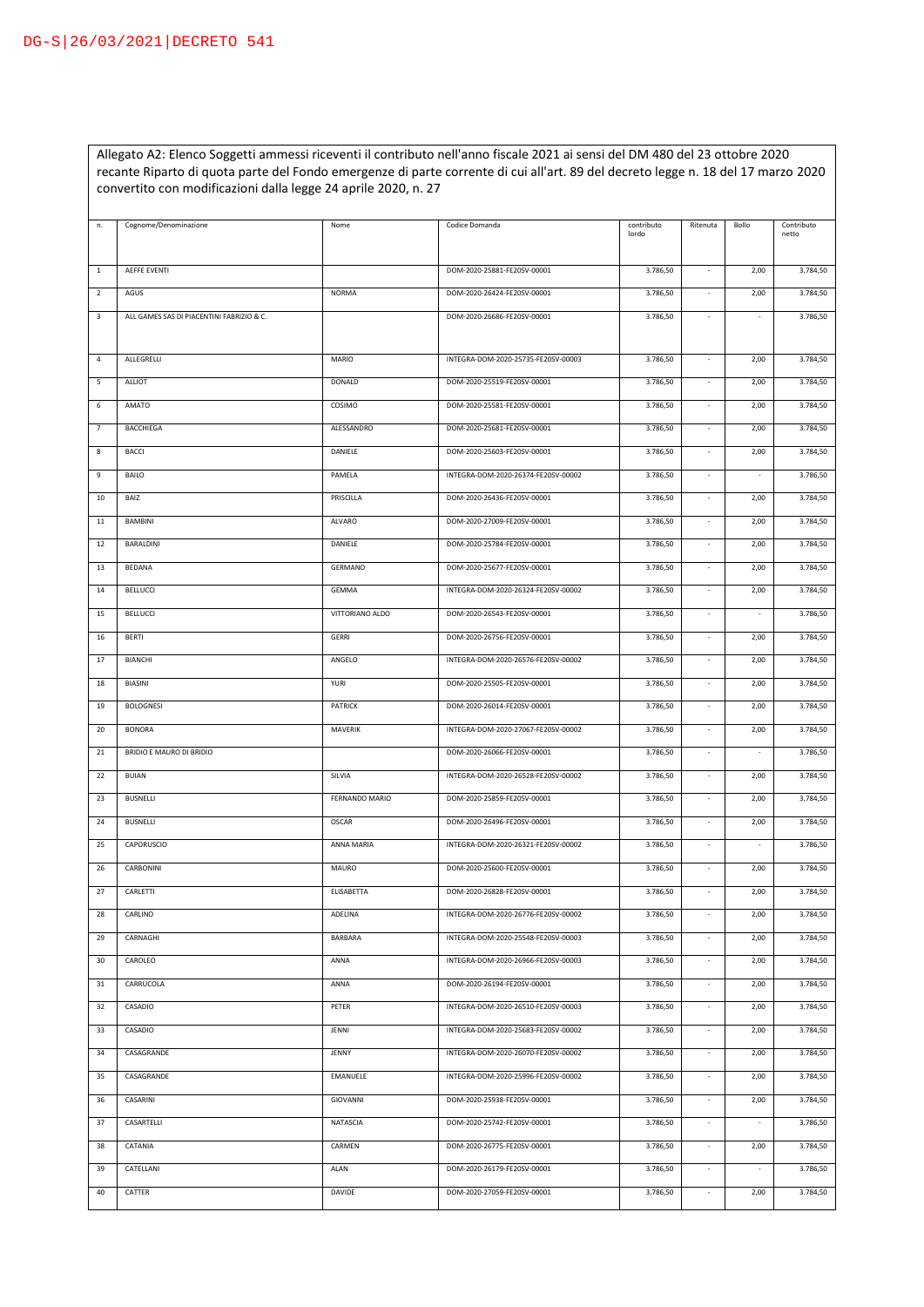| 41 | CAVALIERE                                        | LICIO                 | INTEGRA-DOM-2020-26011-FE20SV-00002 | 3.786,50 | $\overline{\phantom{a}}$    | 2,00   | 3.784,50 |
|----|--------------------------------------------------|-----------------------|-------------------------------------|----------|-----------------------------|--------|----------|
| 42 | CAVAZZA                                          | ALESSANDRO            | DOM-2020-25762-FE20SV-00001         | 3.786,50 | $\overline{\phantom{a}}$    | 2,00   | 3.784,50 |
| 43 | CAVAZZA                                          | ANTONELLO             | DOM-2020-25757-FE20SV-00001         | 3.786,50 | $\sim$                      | 2,00   | 3.784,50 |
| 44 | CAVEAGNA                                         | <b>ENRICO</b>         | DOM-2020-26474-FE20SV-00001         | 3.786,50 | $\overline{\phantom{a}}$    | 2,00   | 3.784,50 |
| 45 | CITARELLI                                        | LORETA                | INTEGRA-DOM-2020-26594-FE20SV-00003 | 3.786,50 | $\Box$                      | 2,00   | 3.784,50 |
| 46 | CONTIERO                                         | MAICOL                | DOM-2020-25777-FE20SV-00001         | 3.786,50 | $\overline{\phantom{a}}$    | 2,00   | 3.784,50 |
| 47 | CORRADI                                          | GIORDANO              | DOM-2020-25732-FE20SV-00001         | 3.786,50 | $\overline{\phantom{a}}$    | 2,00   | 3.784,50 |
| 48 | COSTANTINI                                       | <b>VITTORIO</b>       | DOM-2020-26628-FE20SV-00001         | 3.786,50 | $\overline{\phantom{a}}$    | 2,00   | 3.784,50 |
| 49 | CRISTIANI                                        | PIETRO                | INTEGRA-DOM-2020-26310-FE20SV-00005 | 3.786,50 | $\sim$                      | 2,00   | 3.784,50 |
| 50 | CUCINI                                           | RICCARDO              | DOM-2020-25767-FE20SV-00001         | 3.786,50 | $\overline{\phantom{a}}$    | 2,00   | 3.784,50 |
| 51 | D'AMELIO                                         | CANIO VINCENZO        | INTEGRA-DOM-2020-26523-FE20SV-00003 | 3.786,50 | $\sim$                      | 2,00   | 3.784,50 |
| 52 | DAMMI UN CINQUE S.A.S. DI VITALE ANNA MARIA & C. |                       | DOM-2020-26066-FE20SV-00001         | 3.786,50 | $\overline{\phantom{a}}$    |        | 3.786,50 |
|    |                                                  |                       |                                     |          |                             |        |          |
| 53 | DE BIANCHI                                       | <b>MARISA</b>         | INTEGRA-DOM-2020-26561-FE20SV-00003 | 3.786,50 | $\overline{\phantom{a}}$    | 2,00   | 3.784,50 |
| 54 | DE BIANCHI                                       | CLAUDIA               | INTEGRA-DOM-2020-26681-FE20SV-00002 | 3.786,50 | $\overline{\phantom{a}}$    | 2,00   | 3.784,50 |
| 55 | <b>DE GLAUDI</b>                                 | LUCIANA               | INTEGRA-DOM-2020-26169-FE20SV-00002 | 3.786,50 | $\overline{\phantom{a}}$    | 2,00   | 3.784,50 |
| 56 | <b>DEGLI INNOCENTI</b>                           | CATERINA              | INTEGRA-DOM-2020-27066-FE20SV-00002 | 3.786,50 | $\overline{\phantom{a}}$    | 2,00   | 3.784,50 |
| 57 | <b>DEGLI INNOCENTI</b>                           | MANOLA                | INTEGRA-DOM-2020-26783-FE20SV-00002 | 3.786,50 | $\sim$                      | 2,00   | 3.784,50 |
| 58 | <b>DEGLI INNOCENTI</b>                           | RAUL                  | INTEGRA-DOM-2020-25705-FE20SV-00004 | 3.786,50 | $\overline{\phantom{a}}$    | 2,00   | 3.784,50 |
| 59 | DEL BIGALLO                                      | MASSIMILIANO          | DOM-2020-26842-FE20SV-00001         | 3.786,50 | $\sim$                      | 2,00   | 3.784,50 |
| 60 | DELLI                                            | <b>IORIS</b>          | INTEGRA-DOM-2020-26590-FE20SV-00002 | 3.786,50 | $\overline{\phantom{a}}$    | 2,00   | 3.784,50 |
| 61 | DENARO                                           | GIOVANNI              | INTEGRA-DOM-2020-26223-FE20SV-00002 | 3.786,50 | $\overline{\phantom{a}}$    | 2,00   | 3.784,50 |
| 62 | DI LUCA                                          | FRANCESCO             | DOM-2020-25772-FE20SV-00001         | 3.786,50 | $\overline{\phantom{a}}$    | 2,00   | 3.784,50 |
| 63 | DI PAOLA                                         | GIUSEPPA              | DOM-2020-27014-FE20SV-00001         | 3.786,50 | $\sim$                      | 2,00   | 3.784,50 |
| 64 | D'INTRONO                                        | PIERGIUSEPPE          | INTEGRA-DOM-2020-25509-FE20SV-00002 | 3.786,50 | $\overline{\phantom{a}}$    | 2,00   | 3.784,50 |
| 65 | <b>DISSETTE</b>                                  | MASSIMILIANO          | INTEGRA-DOM-2020-26905-FE20SV-00002 | 3.786,50 | ÷,                          | 2,00   | 3.784,50 |
| 66 | DOMENICONI                                       | ALESSANDRO            | DOM-2020-26650-FE20SV-00001         | 3.786,50 | $\overline{\phantom{a}}$    | 2,00   | 3.784,50 |
| 67 | <b>DONNO</b>                                     | ANNA MARIA ANTONIETTA | INTEGRA-DOM-2020-25707-FE20SV-00004 | 3.786,50 | ÷,                          | 2,00   | 3.784,50 |
| 68 | ECCEL                                            | GLEDYS                | INTEGRA-DOM-2020-26571-FE20SV-00003 | 3.786,50 | $\sim$                      | ÷.     | 3.786,50 |
| 69 | ELLE.GI SAS DI GERARDI VALERIO                   |                       | DOM-2020-26431-FE20SV-00001         | 3.786,50 |                             | 2,00   | 3.784,50 |
| 70 | <b>ESPOSITO</b>                                  | VINCENZO              | INTEGRA-DOM-2020-25934-FE20SV-00002 | 3.786,50 |                             | 2,00   | 3.784,50 |
| 71 | FARINA                                           | ERIKA                 | DOM-2020-26841-FE20SV-00001         | 3.786,50 | $\sim$                      | 2,00   | 3.784,50 |
| 72 | <b>FIENGO</b>                                    | LUISA                 | DOM-2020-26098-FE20SV-00001         | 3.786,50 | $\overline{\phantom{a}}$    | 2,00   | 3.784,50 |
| 73 | <b>FIGLIOLINI</b>                                | ROMINA                | INTEGRA-DOM-2020-26542-FE20SV-00002 | 3.786,50 | $\sim$                      | $\sim$ | 3.786,50 |
| 74 | <b>FILOSI</b>                                    | FEDERICA              | DOM-2020-26170-FE20SV-00001         | 3.786,50 | $\mathcal{L}_{\mathcal{A}}$ | 2,00   | 3.784,50 |
| 75 | <b>FIORI</b>                                     | DEVID                 | DOM-2020-26589-FE20SV-00001         | 3.786,50 | $\mathcal{L}_{\mathcal{A}}$ | 2,00   | 3.784,50 |
| 76 | <b>FIORI</b>                                     | VARENO GIACOMO        | DOM-2020-25739-FE20SV-00001         | 3.786,50 | $\mathcal{L}_{\mathcal{A}}$ | 2,00   | 3.784,50 |
| 77 | FONTANA                                          | MANUELA               | DOM-2020-26962-FE20SV-00001         | 3.786,50 | $\mathcal{L}_{\mathcal{A}}$ | $\sim$ | 3.786,50 |
| 78 | FORMAGGIA                                        | MARINA                | INTEGRA-DOM-2020-25951-FE20SV-00002 | 3.786,50 | $\sim$                      | 2,00   | 3.784,50 |
| 79 | FRANCHINI                                        | WALTER                | INTEGRA-DOM-2020-26446-FE20SV-00002 | 3.786,50 | $\sim$                      | 2,00   | 3.784,50 |
| 80 | FRAU                                             | OMAR                  | DOM-2020-26160-FE20SV-00001         | 3.786,50 | $\sim$                      | 2,00   | 3.784,50 |
| 81 | FRIENDS FOREVER SRLS                             |                       | DOM-2020-25520-FE20SV-00001         | 3.786,50 | $\sim$                      | 2,00   | 3.784,50 |
| 82 | <b>FURLIN</b>                                    | ABRAMO                | INTEGRA-DOM-2020-26345-FE20SV-00006 | 3.786,50 | $\sim$                      | 2,00   | 3.784,50 |
| 83 | <b>FURLIN</b>                                    | <b>ISACCO</b>         | DOM-2020-25962-FE20SV-00001         | 3.786,50 | ÷                           | 2,00   | 3.784,50 |
| 84 | <b>GAFFORELLI</b>                                | GEORGIA               | DOM-2020-26357-FE20SV-00001         | 3.786,50 | $\sim$                      | 2,00   | 3.784,50 |
| 85 | GATTOLIN                                         | DONALD                | DOM-2020-26959-FE20SV-00001         | 3.786,50 | $\sim$                      | 2,00   | 3.784,50 |
| 86 | GATTOLIN                                         | OMAR                  | INTEGRA-DOM-2020-25534-FE20SV-00002 | 3.786,50 | $\sim$                      | 2,00   | 3.784,50 |
| 87 | GERARDI                                          | GERARDO               | INTEGRA-DOM-2020-26433-FE20SV-00003 | 3.786,50 | $\overline{\phantom{a}}$    | 2,00   | 3.784,50 |
|    |                                                  |                       |                                     |          |                             |        |          |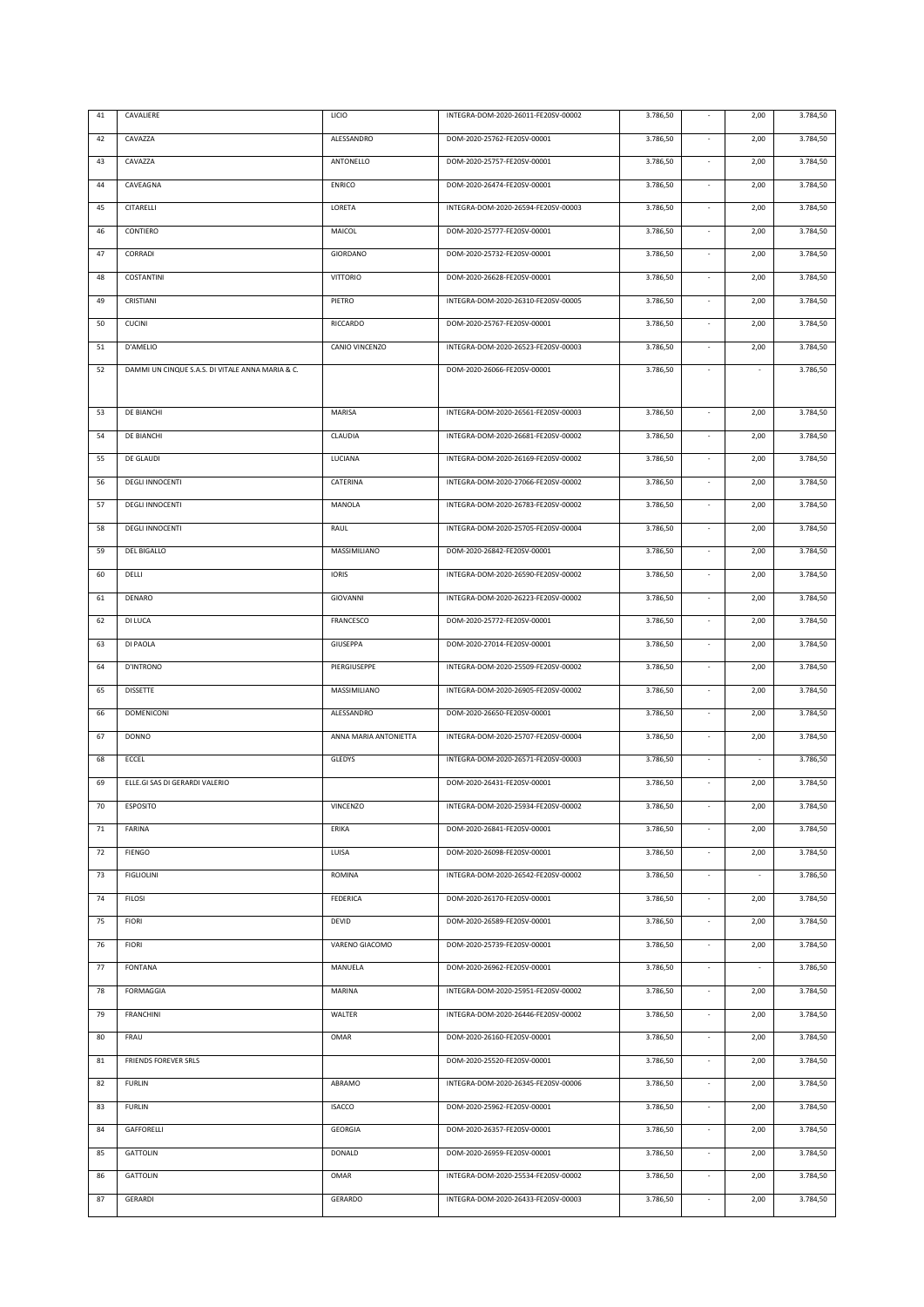| 88  | GEROLDI           | <b>JONATHAN</b>      | INTEGRA-DOM-2020-26546-FE20SV-00002 | 3.786,50 | ÷,                       | 2,00                     | 3.784,50 |
|-----|-------------------|----------------------|-------------------------------------|----------|--------------------------|--------------------------|----------|
| 89  | <b>GHIRARDINI</b> | <b>BRAIAN</b>        | INTEGRA-DOM-2020-26919-FE20SV-00002 | 3.786,50 | $\overline{\phantom{a}}$ | $\overline{\phantom{a}}$ | 3.786,50 |
| 90  | <b>GIARNOTTA</b>  | <b>TOMMASO</b>       | DOM-2020-27074-FE20SV-00001         | 3.786,50 | ÷.                       | $\overline{\phantom{a}}$ | 3.786,50 |
| 91  | <b>GIGANTI</b>    | ANGELO               | DOM-2020-26287-FE20SV-00001         | 3.786,50 | $\overline{\phantom{a}}$ | 2,00                     | 3.784,50 |
| 92  | <b>GOBBI SAS</b>  |                      | DOM-2020-25894-FE20SV-00001         | 3.786,50 | $\overline{\phantom{a}}$ | 2,00                     | 3.784,50 |
| 93  | GOMMALANDIA       |                      | DOM-2020-25894-FE20SV-00001         | 3.786,50 | ÷.                       | 2,00                     | 3.784,50 |
| 94  | GRANATA           | DENISE               | INTEGRA-DOM-2020-26314-FE20SV-00002 | 3.786,50 | ÷.                       | 2,00                     | 3.784,50 |
| 95  | GREGORI           | ALICE                | INTEGRA-DOM-2020-26065-FE20SV-00002 | 3.786,50 | $\sim$                   | 2,00                     | 3.784,50 |
| 96  | GRILLO            | SILVIA               | INTEGRA-DOM-2020-26421-FE20SV-00002 | 3.786,50 | $\sim$                   | 2,00                     | 3.784,50 |
| 97  | <b>GUTRIS</b>     | MATTIA               | DOM-2020-25573-FE20SV-00001         | 3.786,50 | $\sim$                   | 2,00                     | 3.784,50 |
| 98  | <b>IANNONE</b>    | NICOLA               | DOM-2020-25704-FE20SV-00001         | 3.786,50 | $\sim$                   | $\overline{\phantom{a}}$ | 3.786,50 |
| 99  | LAGREIN           | RONNIE               | DOM-2020-26661-FE20SV-00001         | 3.786,50 | $\sim$                   | 2,00                     | 3.784,50 |
| 100 | LARIZZA           | CIRO                 | DOM-2020-27001-FE20SV-00001         | 3.786,50 | $\sim$                   | 2,00                     | 3.784,50 |
| 101 | <b>LAUCIELLO</b>  | GIANFRANCO           | DOM-2020-25547-FE20SV-00001         | 3.786,50 | $\overline{\phantom{a}}$ | 2,00                     | 3.784,50 |
| 102 | LAVORATTI         | ELVIS                | DOM-2020-26759-FE20SV-00001         | 3.786,50 | ÷,                       | 2,00                     | 3.784,50 |
| 103 | LERDA             | <b>MASSIMO</b>       | DOM-2020-25861-FE20SV-00001         | 3.786,50 | $\omega$                 | 2,00                     | 3.784,50 |
| 104 | LIVERO            | STEFANO              | DOM-2020-25561-FE20SV-00001         | 3.786,50 | ä,                       | 2,00                     | 3.784,50 |
| 105 | LUORDO            | ANTONIO              | INTEGRA-DOM-2020-26438-FE20SV-00002 | 3.786,50 | ÷.                       | $\bar{z}$                | 3.786,50 |
| 106 | LUPETTI           | <b>KEVIN</b>         | INTEGRA-DOM-2020-26881-FE20SV-00002 | 3.786,50 | ÷,                       | 2,00                     | 3.784,50 |
| 107 | LUVIE'            | PAOLA                | DOM-2020-25624-FE20SV-00001         | 3.786,50 | ÷.                       | 2,00                     | 3.784,50 |
| 108 | MACCARONI         | LUCIANO              | INTEGRA-DOM-2020-26430-FE20SV-00002 | 3.786,50 | ÷.                       | 2,00                     | 3.784,50 |
| 109 | MAGIC ZENA SRL    |                      | DOM-2020-26912-FE20SV-00001         | 3.786,50 | ÷.                       | 2,00                     | 3.784,50 |
| 110 | MALASPINA         | DENNI                | INTEGRA-DOM-2020-26119-FE20SV-00002 | 3.786,50 | ÷.                       | 2,00                     | 3.784,50 |
| 111 | MANFREDINI        | ROBERTO              | DOM-2020-26827-FE20SV-00001         | 3.786,50 | $\sim$                   | 2,00                     | 3.784,50 |
| 112 | MANFREDINI        | SERGIO               | DOM-2020-26298-FE20SV-00001         | 3.786,50 | $\sim$                   | 2,00                     | 3.784,50 |
| 113 | MANFREDINI        | VITTORIO MARIA       | INTEGRA-DOM-2020-26490-FE20SV-00003 | 3.786,50 | $\sim$                   | 2,00                     | 3.784,50 |
| 114 | MARIANI           | ROMINA               | INTEGRA-DOM-2020-26388-FE20SV-00002 | 3.786,50 | $\sim$                   | 2,00                     | 3.784,50 |
| 115 | MARSICO           | GIOVANNI             | DOM-2020-27030-FE20SV-00001         | 3.786,50 | $\sim$                   | 2,00                     | 3.784,50 |
| 116 | MARSICO           | ALAN                 | INTEGRA-DOM-2020-25736-FE20SV-00002 | 3.786,50 | $\sim$                   | 2,00                     | 3.784,50 |
| 117 | MARSICO           | <b>NEVIO</b>         | DOM-2020-26955-FE20SV-00001         | 3.786,50 | ÷.                       | $\bar{\mathbf{z}}$       | 3.786,50 |
| 118 | MARSICO           | DIVIER               | DOM-2020-26971-FE20SV-00001         | 3.786,50 |                          | 2,00                     | 3.784,50 |
| 119 | MARSICO           | ANTONIO              | DOM-2020-25885-FE20SV-00001         | 3.786,50 | $\overline{\phantom{a}}$ | 2,00                     | 3.784,50 |
| 120 | MASTINI           | ROBERTINO            | DOM-2020-26076-FE20SV-00001         | 3.786,50 | ٠                        | 2,00                     | 3.784,50 |
| 121 | MASTINI           | ASHLIN               | DOM-2020-26182-FE20SV-00001         | 3.786,50 | $\sim$                   | 2,00                     | 3.784,50 |
| 122 | MEDINI            | DANIELE              | DOM-2020-26992-FE20SV-00001         | 3.786,50 | ٠                        | 2,00                     | 3.784,50 |
| 123 | MEDINI            | KATIUSCIA            | DOM-2020-27038-FE20SV-00001         | 3.786,50 | ÷.                       | 2,00                     | 3.784,50 |
| 124 | MEDINI            | CLAUDIO              | DOM-2020-25789-FE20SV-00001         | 3.786,50 | ٠                        | 2,00                     | 3.784,50 |
| 125 | MEDINI            | DENNY                | DOM-2020-25834-FE20SV-00001         | 3.786,50 | ٠                        | 2,00                     | 3.784,50 |
| 126 | MEDINI            | <b>JOHNNI</b>        | DOM-2020-26399-FE20SV-00001         | 3.786,50 | $\sim$                   | 2,00                     | 3.784,50 |
| 127 | MILETTO           | <b>BRUNO</b>         | DOM-2020-26383-FE20SV-00001         | 3.786,50 | ÷.                       | 2,00                     | 3.784,50 |
| 128 | MOLINARO          | <b>TOMMASO</b>       | DOM-2020-25692-FE20SV-00001         | 3.786,50 | $\sim$                   | 2,00                     | 3.784,50 |
| 129 | MOLINARO          | BARBARA              | DOM-2020-25696-FE20SV-00001         | 3.786,50 | $\sim$                   | 2,00                     | 3.784,50 |
| 130 | MONTENERO         | <b>GIULIO CESARE</b> | DOM-2020-26241-FE20SV-00001         | 3.786,50 | $\sim$                   | 2,00                     | 3.784,50 |
| 131 | MONTI-CONDESNITT  | MARLENE              | DOM-2020-27035-FE20SV-00001         | 3.786,50 | $\sim$                   | 2,00                     | 3.784,50 |
| 132 | MORETTI           | MASSIMO              | INTEGRA-DOM-2020-26171-FE20SV-00002 | 3.786,50 | ٠                        | 2,00                     | 3.784,50 |
| 133 | MUNGIGUERRA       | FRANCESCO            | DOM-2020-26537-FE20SV-00001         | 3.786,50 | $\sim$                   | 2,00                     | 3.784,50 |
| 134 | MURA              | MIRKO                | INTEGRA-DOM-2020-25717-FE20SV-00003 | 3.786,50 | $\overline{\phantom{a}}$ | 2,00                     | 3.784,50 |
|     |                   |                      |                                     |          |                          |                          |          |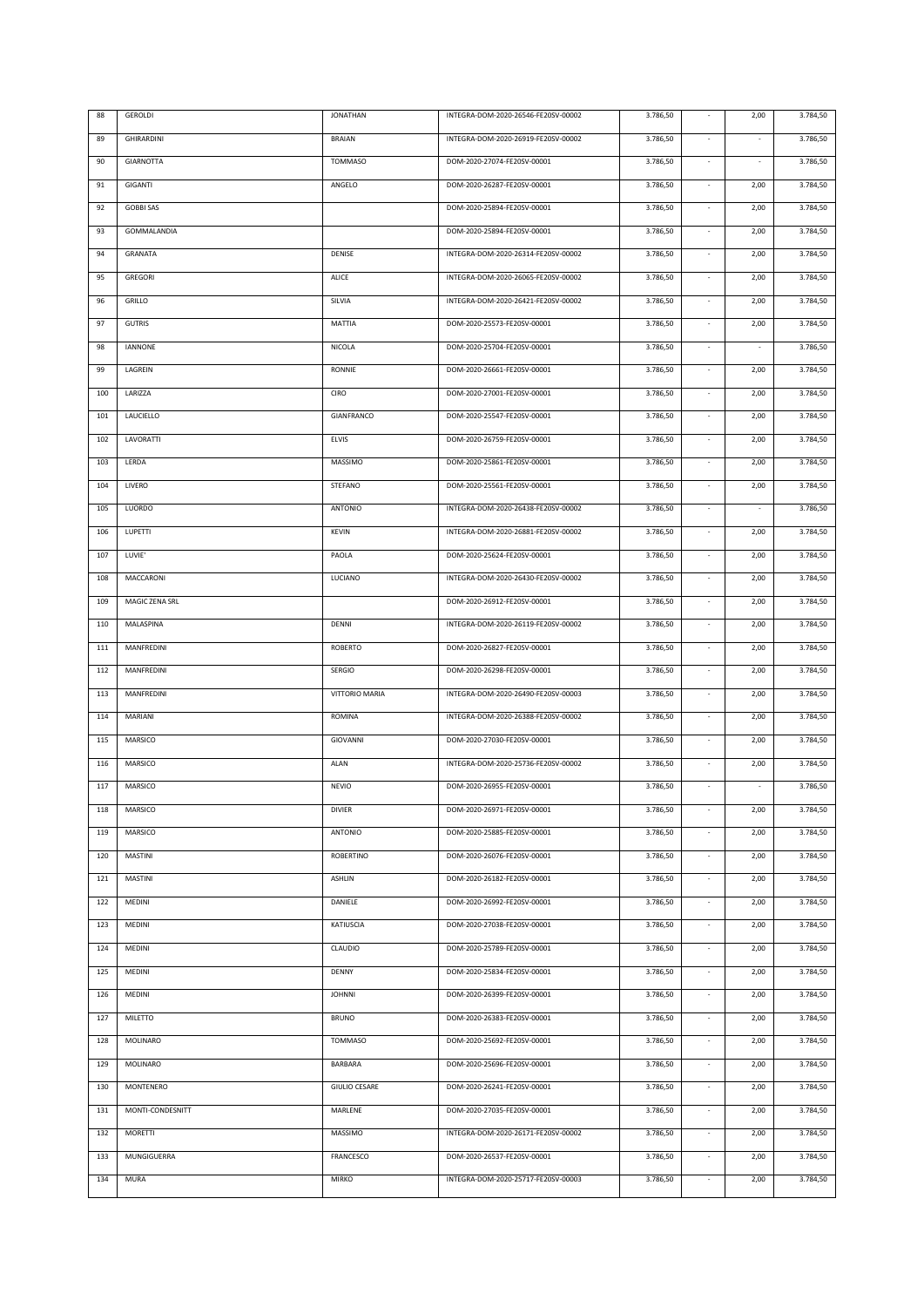| 135 | <b>MURA</b>                            | MARIO                | INTEGRA-DOM-2020-25743-FE20SV-00002 | 3.786,50 |                             | 2,00       | 3.784,50 |
|-----|----------------------------------------|----------------------|-------------------------------------|----------|-----------------------------|------------|----------|
| 136 | <b>MURA</b>                            | ALESSANDRO           | DOM-2020-25645-FE20SV-00001         | 3.786,50 | ÷,                          | 2,00       | 3.784,50 |
| 137 | MUSSO                                  | ANTONELLA            | DOM-2020-26506-FE20SV-00001         | 3.786,50 | $\sim$                      | 2,00       | 3.784,50 |
| 138 | NESTI                                  | FABIO                | DOM-2020-26004-FE20SV-00001         | 3.786,50 | $\sim$                      | 2,00       | 3.784,50 |
| 139 | NIEMEN                                 | CONNY                | DOM-2020-26684-FE20SV-00001         | 3.786,50 | $\sim$                      | 2,00       | 3.784,50 |
| 140 | NIEMEN                                 | ARTURO               | DOM-2020-26801-FE20SV-00001         | 3.786,50 | $\overline{\phantom{a}}$    | 2,00       | 3.784,50 |
| 141 | OASI PARK S.A.S. DI MELANDRI DAVID & C |                      | DOM-2020-25976-FE20SV-00001         | 3.786,50 | $\sim$                      | $\epsilon$ | 3.786,50 |
| 142 | ORLANDO                                | VITTORIO GIORGIO     | INTEGRA-DOM-2020-26270-FE20SV-00004 | 3.786,50 | $\sim$                      | 2,00       | 3.784,50 |
| 143 | ORLANDO                                | MARCO                | DOM-2020-25849-FE20SV-00001         | 3.786,50 | $\sim$                      | 2,00       | 3.784,50 |
| 144 | ORTOLANI                               | LAURETTA             | DOM-2020-26977-FE20SV-00001         | 3.786,50 | $\overline{\phantom{a}}$    | 2,00       | 3.784,50 |
| 145 | PARCO OGNIBENE DI KUMAR SUDHIR         |                      | DOM-2020-26445-FE20SV-00001         | 3.786,50 | $\overline{\phantom{a}}$    | 2,00       | 3.784,50 |
| 146 | PARISI                                 | MAICHAEL             | INTEGRA-DOM-2020-25814-FE20SV-00002 | 3.786,50 | $\overline{\phantom{a}}$    | 2,00       | 3.784,50 |
| 147 | PELLERANI                              | <b>IORIS</b>         | INTEGRA-DOM-2020-26861-FE20SV-00002 | 3.786,50 | ÷.                          | 2,00       | 3.784,50 |
| 148 | PICCALUGA                              | MAURO                | INTEGRA-DOM-2020-26351-FE20SV-00002 | 3.786,50 | ÷.                          | 2,00       | 3.784,50 |
| 149 | PICCALUGA                              | ARMANDO              | INTEGRA-DOM-2020-26645-FE20SV-00002 | 3.786,50 | $\overline{\phantom{a}}$    | 2,00       | 3.784,50 |
| 150 | PICCALUGA                              | DAVIDE               | DOM-2020-25942-FE20SV-00001         | 3.786,50 | $\overline{\phantom{a}}$    | 2,00       | 3.784,50 |
| 151 | PICCALUGA                              | <b>EVASIO MARIA</b>  | DOM-2020-25943-FE20SV-00001         | 3.786,50 | $\overline{\phantom{a}}$    | 2,00       | 3.784,50 |
| 152 | PIVETTA                                | <b>GIORGIO OSCAR</b> | DOM-2020-26614-FE20SV-00001         | 3.786,50 | $\overline{\phantom{a}}$    | 2,00       | 3.784,50 |
| 153 | <b>PONCHIA</b>                         | SILVIA               | INTEGRA-DOM-2020-26873-FE20SV-00002 | 3.786,50 | ÷.                          | 2,00       | 3.784,50 |
| 154 | POZZI                                  | DANILO               | INTEGRA-DOM-2020-26016-FE20SV-00002 | 3.786,50 | $\sim$                      | 2,00       | 3.784,50 |
| 155 | PRINCIPATO                             | ANTONIO              | DOM-2020-26533-FE20SV-00001         | 3.786,50 | $\sim$                      | 2,00       | 3.784,50 |
| 156 | PURIFICATO                             | MARCO                | DOM-2020-26606-FE20SV-00001         | 3.786,50 | $\overline{\phantom{a}}$    | 2,00       | 3.784,50 |
| 157 | RAMBA ZAMBA SRL                        |                      | DOM-2020-26927-FE20SV-00001         | 3.786,50 | $\sim$                      | 2,00       | 3.784,50 |
| 158 | RASOIRA                                | ALESSANDRO           | DOM-2020-26082-FE20SV-00001         | 3.786,50 | $\sim$                      | 2,00       | 3.784,50 |
| 159 | RELANDINI                              | ALESSIA              | DOM-2020-26609-FE20SV-00001         | 3.786,50 | $\overline{\phantom{a}}$    | 2,00       | 3.784,50 |
| 160 | RIGONI                                 | LUCA                 | DOM-2020-26678-FE20SV-00001         | 3.786,50 | $\overline{\phantom{a}}$    | 2,00       | 3.784,50 |
| 161 | ROSSETTO                               | DAMIANO              | DOM-2020-25678-FE20SV-00001         | 3.786,50 | $\overline{\phantom{a}}$    | 2,00       | 3.784,50 |
| 162 | ROSSI                                  | CARLO                | DOM-2020-25727-FE20SV-00001         | 3.786,50 | $\sim$                      | 2,00       | 3.784,50 |
| 163 | ROSSI                                  | ANGELO               | DOM-2020-25592-FE20SV-00001         | 3.786,50 | ä,                          | 2,00       | 3.784,50 |
| 164 | SALVADOR                               | <b>DORELLA</b>       | DOM-2020-26814-FE20SV-00001         | 3.786,50 |                             | 2,00       | 3.784,50 |
| 165 | SAMBIASE                               | MANUELA              | DOM-2020-26752-FE20SV-00001         | 3.786,50 |                             | 2,00       | 3.784,50 |
| 166 | SASSELLA                               | <b>IURI</b>          | DOM-2020-25609-FE20SV-00001         | 3.786,50 |                             | 2,00       | 3.784,50 |
| 167 | SAVANI                                 | <b>MASSIMO</b>       | DOM-2020-25741-FE20SV-00001         | 3.786,50 | ÷.                          | 2,00       | 3.784,50 |
| 168 | SAVINA                                 | <b>IANO</b>          | INTEGRA-DOM-2020-25615-FE20SV-00003 | 3.786,50 | ÷.                          | 2,00       | 3.784,50 |
| 169 | SECCHI                                 | <b>JESSICA</b>       | INTEGRA-DOM-2020-26056-FE20SV-00004 | 3.786,50 | $\sim$                      | 2,00       | 3.784,50 |
| 170 | SELFIEVENT SRLS                        |                      | DOM-2020-26276-FE20SV-00001         | 3.786,50 | $\sim$                      | 2,00       | 3.784,50 |
| 171 | SILVESTRO                              | MILVA                | INTEGRA-DOM-2020-25998-FE20SV-00002 | 3.786,50 | $\sim$                      | 2,00       | 3.784,50 |
| 172 | SIVIERI                                | GIANCARLO            | DOM-2020-26361-FE20SV-00001         | 3.786,50 | $\sim$                      | 2,00       | 3.784,50 |
| 173 | SORTINO                                | <b>DOUGLAS</b>       | INTEGRA-DOM-2020-26003-FE20SV-00002 | 3.786,50 | $\sim$                      | 2,00       | 3.784,50 |
| 174 | SPICAV SNC DI SPINI IGLIF E            |                      | INTEGRA-DOM-2020-26097-FE20SV-00002 | 3.786,50 | $\mathcal{L}_{\mathcal{A}}$ | 2,00       | 3.784,50 |
| 175 | STEINHAUS                              | FABIOLA MARIA AGNESE | DOM-2020-26479-FE20SV-00001         | 3.786,50 | $\sim$                      | 2,00       | 3.784,50 |
| 176 | STOBBIA                                | MAURO                | DOM-2020-26908-FE20SV-00001         | 3.786,50 | $\sim$                      | 2,00       | 3.784,50 |
| 177 | STRAGIOCARE 2.0 APS                    |                      | INTEGRA-DOM-2020-25606-FE20SV-00002 | 3.786,50 | $\sim$                      | $\sim$     | 3.786,50 |
| 178 | <b>TANONI</b>                          | WALTER               | INTEGRA-DOM-2020-26130-FE20SV-00003 | 3.786,50 | $\sim$                      | 2,00       | 3.784,50 |
| 179 | TESO                                   | MASSIMILIANO         | INTEGRA-DOM-2020-26498-FE20SV-00003 | 3.786,50 | ٠                           | 2,00       | 3.784,50 |
| 180 | <b>TESTA</b>                           | MASSIMO PIETRO       | DOM-2020-26239-FE20SV-00001         | 3.786,50 | ÷.                          | 2,00       | 3.784,50 |
| 181 | TMC 92 SAS DI MONTEVERDI C.            |                      | INTEGRA-DOM-2020-26823-FE20SV-00002 | 3.786,50 | $\overline{\phantom{a}}$    | 2,00       | 3.784,50 |
|     |                                        |                      |                                     |          |                             |            |          |